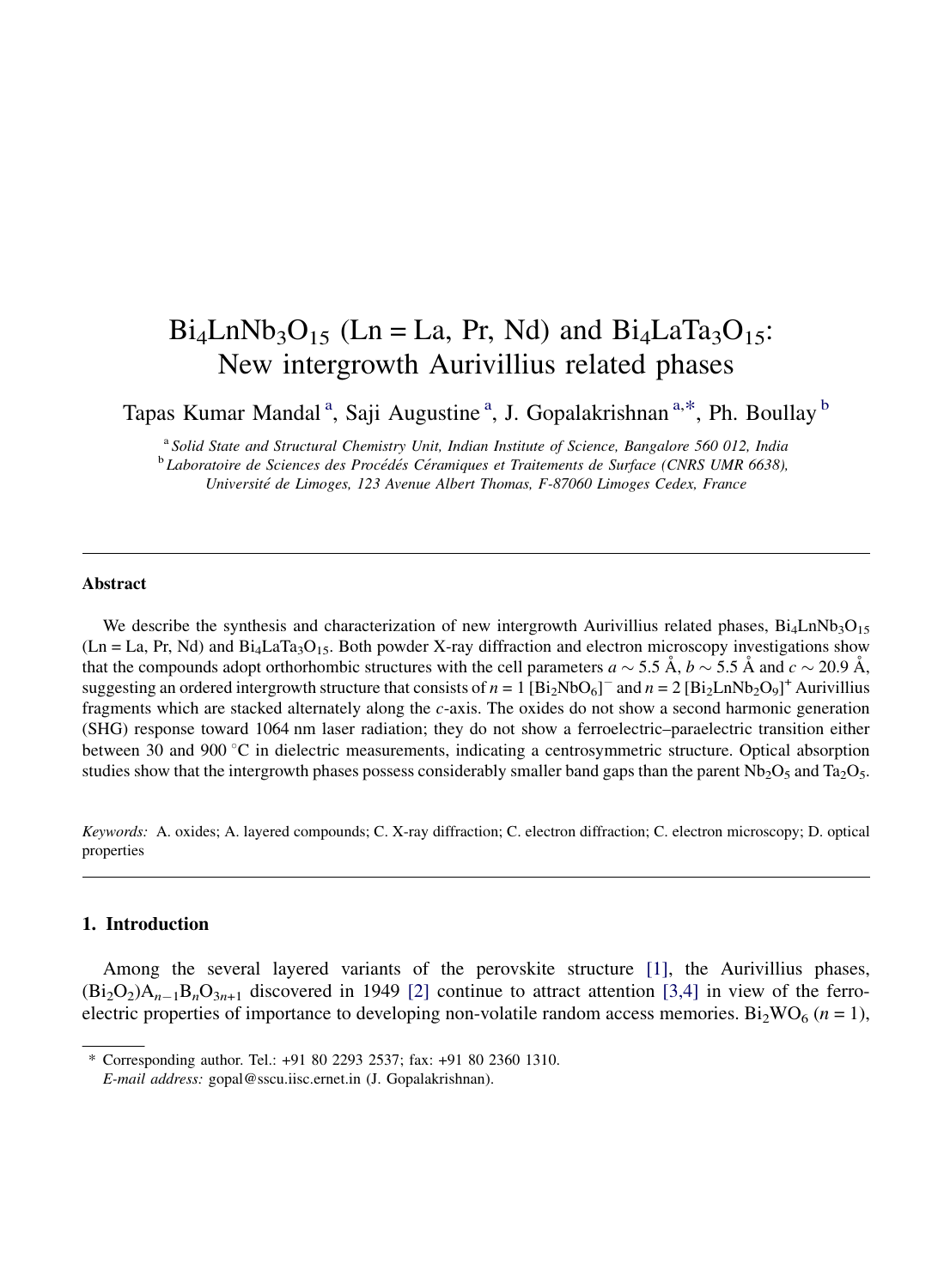<span id="page-1-0"></span> $Bi_2SrTa_2O_9$  ( $n = 2$ ) and  $Bi_4Ti_3O_{12}$  ( $n = 3$ ) are some of the well-characterized Aurivillius phases. A special feature of the Aurivillius phases is that they form ordered intergrowth structures between adjacent  $n$  and  $n + 1$  members. Ordered intergrowth Aurivillius phases were discovered by Kikuchi in 1976 [\[5\]](#page-7-0) and it was further elaborated by Rao and coworkers [\[6,7\]](#page-7-0). Intergrowth Aurivillius phases corresponding to  $(n = 2) + (n = 3)$  composition  $(Bi<sub>7</sub>Ti<sub>4</sub>NbO<sub>21</sub> = Bi<sub>3</sub>TiNbO<sub>9</sub> + Bi<sub>4</sub>Ti<sub>3</sub>O<sub>12</sub>)$  [\[5,8\]](#page-7-0) as well as  $(n = 3) + (n = 4)$ composition (Bi<sub>9</sub>Ti<sub>6</sub>CrO<sub>27</sub> = Bi<sub>4</sub>Ti<sub>3</sub>O<sub>12</sub> + Bi<sub>5</sub>Ti<sub>3</sub>CrO<sub>15</sub>) [\[6,7\]](#page-7-0) have been well characterized by X-ray diffraction and high-resolution electron microscopy. Formation of  $(n = 1) + (n = 2)$  intergrowth structures has been reported for the compositions,  $Bi_5TiNbWO_{15}$  [\[9\],](#page-7-0)  $Na_{0.5}Bi_{4.5}Nb_2WO_{15}$  [\[9\]](#page-7-0),  $Bi_5Ti_{1.5}W_{1.5}O_{15}$  [\[10\]](#page-7-0) and  $Bi_5Nb_3O_{15}$  [\[6\],](#page-7-0) but no detailed structures have been published to date [\[11\].](#page-7-0)

In an early study of the rare earth bismuth titanates  $Bi_{4-x}Ln_xTi_3O_{12}$  (Ln = La, Pr, Nd and Sm) Wolfe and Newnham [\[12\]](#page-7-0) have indicated that Bi/Ln substitution is possible in the perovskite slabs of the Aurivillius phases. Recently [\[4\],](#page-7-0) the ferroelectric  $Bi_{4-x}La_xTi_3O_{12}$ -based capacitors have attracted considerable interest due to their excellent fatigue-free properties that has resulted in further literature on this system [\[13–16\]](#page-7-0) (to mention only a few related to structural characterizations). Similar to this  $(n = 3)$  series of compounds, we believed that  $(n = 1) + (n = 2)$  intergrowth Aurivillius phases would exist for the composition,  $Bi_4LnM_3O_{15}$  (Ln = La, Pr, Nd; M = Nb, Ta). Accordingly, we synthesized these phases by solid-state reaction and characterized their structure and properties by powder X-ray diffraction, electron microscopy, SHG response and optical absorption. The results of these investigations are presented in this paper.

# 2. Experimental

 $Bi_4LnNb_3O_{15}$  (Ln = La, Pr, Nd) and  $Bi_4LaTa_3O_{15}$  were synthesized by conventional solid-state reaction of the constituent oxides  $[Bi_2O_3, Ln_2O_3]$  (pre-dried at 950 °C) and Nb<sub>2</sub>O<sub>5</sub>/Ta<sub>2</sub>O<sub>5</sub>] at elevated temperatures. Powder X-ray diffraction (XRD) patterns were recorded using a Siemens D5005 powder diffractometer (Cu K $\alpha$  radiation). Unit cell parameters were least-squares refined by the PROSZKI [\[17\]](#page-7-0) program. Chemical compositions, synthesis conditions and lattice parameters of the oxides investigated in this study are summarized in Table 1.

Scanning electron microscopy (SEM) and energy dispersive X-ray (EDX) analysis were carried out using a JEOL JSM 5600 LV microscope equipped with a Link/ISIS system from Oxford Instruments. The electron microscopy investigations have been carried out on one of the samples  $(B_i_4LaNb_3O_{15})$  using a JEOL 2010 microscope working at 200 kV and fitted with a double-tilt  $(\pm 30^{\circ})$  rotating sample holder. The powder was crushed in an agate mortar to obtain small fragments that were put in a suspension in

| Table 1                                                                                                               |  |
|-----------------------------------------------------------------------------------------------------------------------|--|
| Chemical compositions, synthesis conditions and lattice parameters of $Bi_4LnM_3O_{15}$ (Ln = La, Pr, Nd; M = Nb, Ta) |  |

| Compound           | Synthesis condition <sup>a</sup>      | Lattice parameters (A) |          |           |
|--------------------|---------------------------------------|------------------------|----------|-----------|
|                    |                                       | a                      |          | с         |
| $Bi_4LaNb_3O_{15}$ | 810 °C/24 h                           | 5.469(4)               | 5.471(2) | 20.864(9) |
| $Bi_4PrNb_3O_{15}$ | 810 °C/24 h; 900 °C/48 h; 930 °C/24 h | 5.464(1)               | 5.466(1) | 20.865(4) |
| $Bi_4NdNb_3O_{15}$ | 810 °C/24 h; 900 °C/48 h; 930 °C/24 h | 5.461(1)               | 5.462(1) | 20.841(4) |
| $Bi_4LaTa_3O_{15}$ | 900 °C/24 h; 930 °C/24 h              | 5.476(3)               | 5.478(2) | 20.820(6) |

Constituent oxides taken in stoichiometric proportion were reacted in air at the synthesis condition given.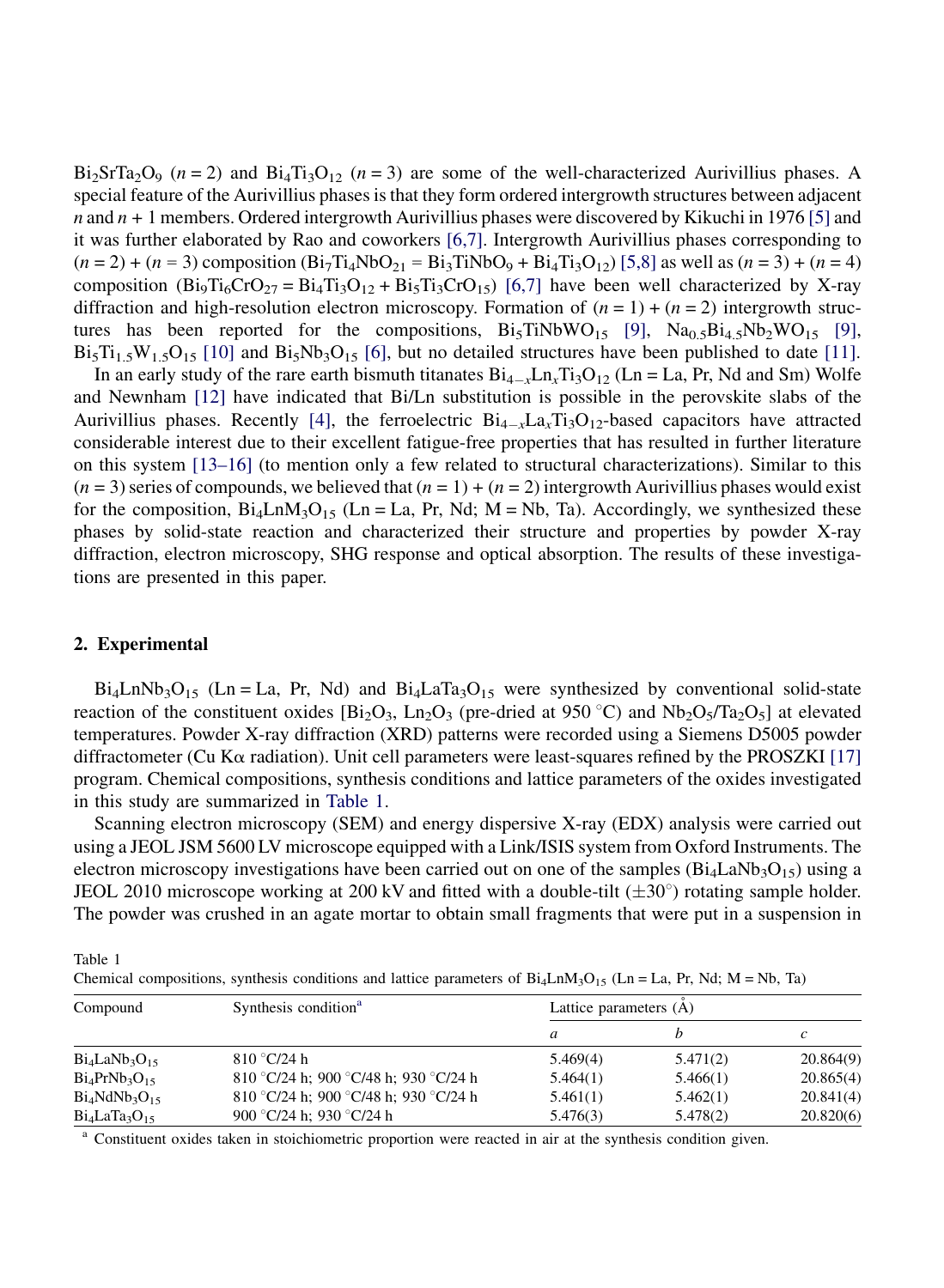alcohol. A drop of the suspension was then deposited and dried on a copper grid previously coated with a thin film of amorphous carbon. Powder second harmonic generation (SHG) test was carried out using 1064 nm laser radiation with an equipment similar to that used by Kurtz and Perry [\[18\].](#page-7-0) A pulsed Qswitched Nd:YAG laser (Spectra Physics DCR-II) with pulse duration of 8 ns was used in the experiments. Diffuse reflectance spectra of  $Bi<sub>4</sub>LaNb<sub>3</sub>O<sub>15</sub>$  and  $Bi<sub>4</sub>LaTa<sub>3</sub>O<sub>15</sub>$  were recorded using a Perkin Elmer Lambda 35 double-beam spectrometer over the spectral range 200–800 nm using MgO as standard. Reflectance data were collected and converted to absorbance. Band gap energies were estimated by Shapiro's method [\[19,20\]](#page-7-0) by extrapolating the onset of absorption to the wavelength axis. The spectra were calibrated using  $Nb<sub>2</sub>O<sub>5</sub>$  and Ta<sub>2</sub>O<sub>5</sub> as standards.

#### 3. Results and discussion

We investigated the formation of  $(n = 1) + (n = 2)$  intergrowth Aurivillius phases for the compositions  $Bi_4LnNb_3O_{15}$  (Ln = La, Pr, Nd) and  $Bi_4LaTa_3O_{15}$  by reacting the component oxides in air at elevated temperatures. Single-phase materials similar to  $Bi_5Nb_3O_{15}$  were obtained readily at 810–930 °C. SEM and EDX analysis (Fig. 1) of  $Bi_4LaNb_3O_{15}$  and  $Bi_4LaTa_3O_{15}$  showed the single-phase nature and the expected metal atom ratios. Powder XRD patterns ([Fig. 2\)](#page-3-0) showed that all the phases possess orthorhombic structures similar to that of parent  $Bi_5Nb_3O_{15}$ . Powder XRD data ([Tables 1 and 2](#page-1-0)) show



Fig. 1. SEM images of  $Bi_4LaNb_3O_{15}$  (top) and  $Bi_4LaTa_3O_{15}$  (bottom). The corresponding EDX data are shown in the right side panels. The average metal atom ratios are indicated.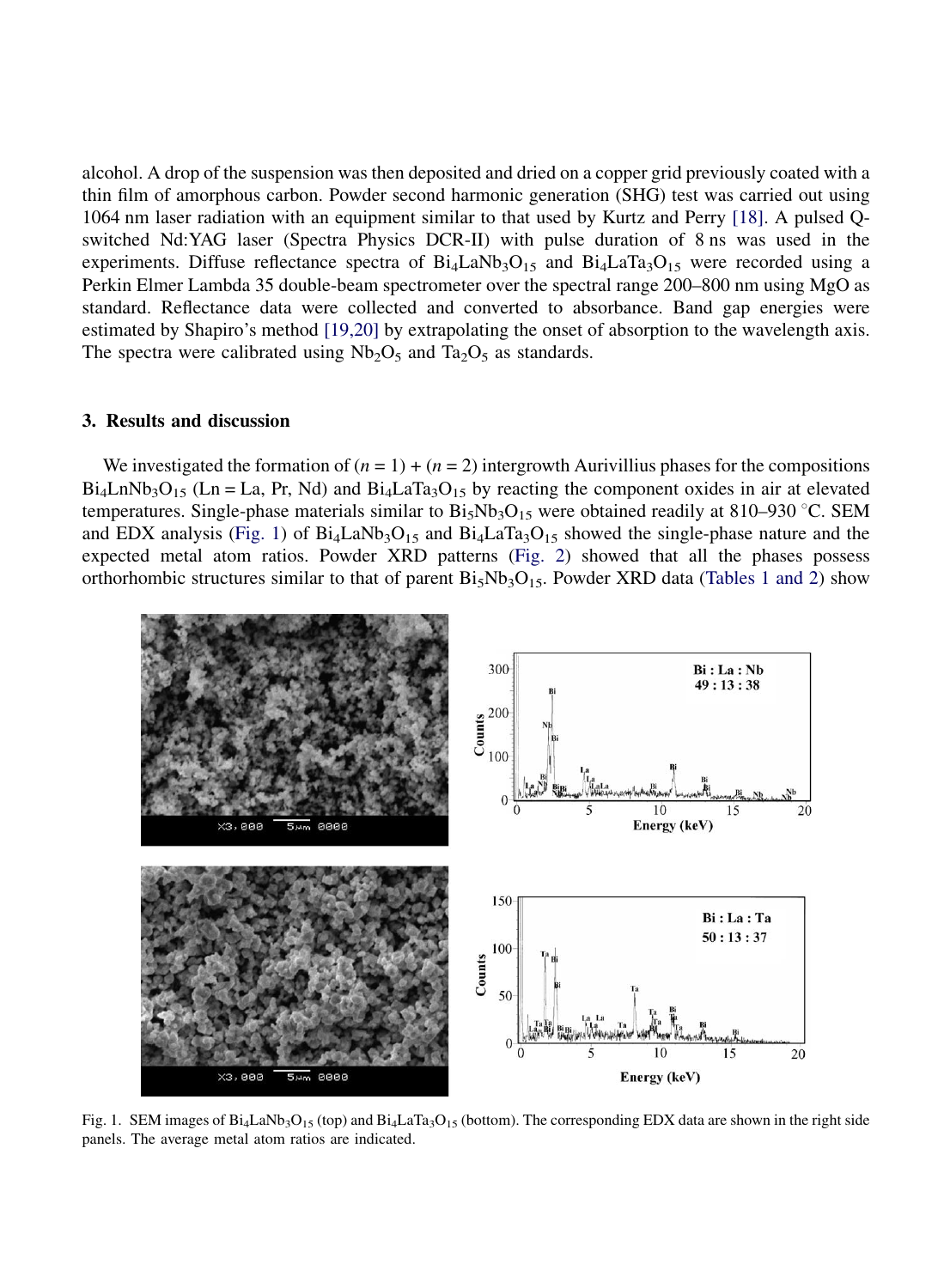<span id="page-3-0"></span>

Fig. 2. Powder XRD patterns of: (a)  $Bi_4LaNb_3O_{15}$ , (b)  $Bi_4PrNb_3O_{15}$ , (c)  $Bi_4NdNb_3O_{15}$  and (d)  $Bi_4LaTa_3O_{15}$ .

| h              | k |                  | $d_{\text{obs}}(\check{A})$ | $d_{\text{cal}}(\AA)$ | $I_{\rm obs}$ |
|----------------|---|------------------|-----------------------------|-----------------------|---------------|
| $\theta$       |   | 3                | 6.900                       | 6.940                 | 3             |
|                |   |                  | 3.107                       | 3.107                 | 100           |
| $\overline{0}$ |   |                  | 2.979                       | 2.974                 | 3             |
| 0              |   |                  | 2.739                       | 2.739                 | 65            |
| 2              |   |                  | 2.739                       | 2.739                 | 65            |
| 0              |   |                  | 2.605                       | 2.603                 | 19            |
| 2              |   |                  | 1.937                       | 1.936                 | 23            |
| 0              |   |                  | 1.887                       | 1.887                 | 12            |
| 2              |   |                  | 1.887                       | 1.886                 | 12            |
|                |   | 11               | 1.701                       | 1.701                 | 2             |
| 3              |   | 4                | 1.643                       | 1.644                 | 19            |
|                |   | 12               | 1.582                       | 1.583                 |               |
| 2              |   | 8                | 1.553                       | 1.554                 |               |
| 0              |   | 15               | 1.391                       | 1.388                 |               |
| 4              | O | $\boldsymbol{0}$ | 1.370                       | 1.370                 | 8             |

Table 2 Powder XRD data for  $Bi<sub>4</sub>LaTa<sub>3</sub>O<sub>15</sub>$ 

 $a = 5.476(3)$  Å,  $b = 5.478(2)$  Å,  $c = 20.820(6)$  Å.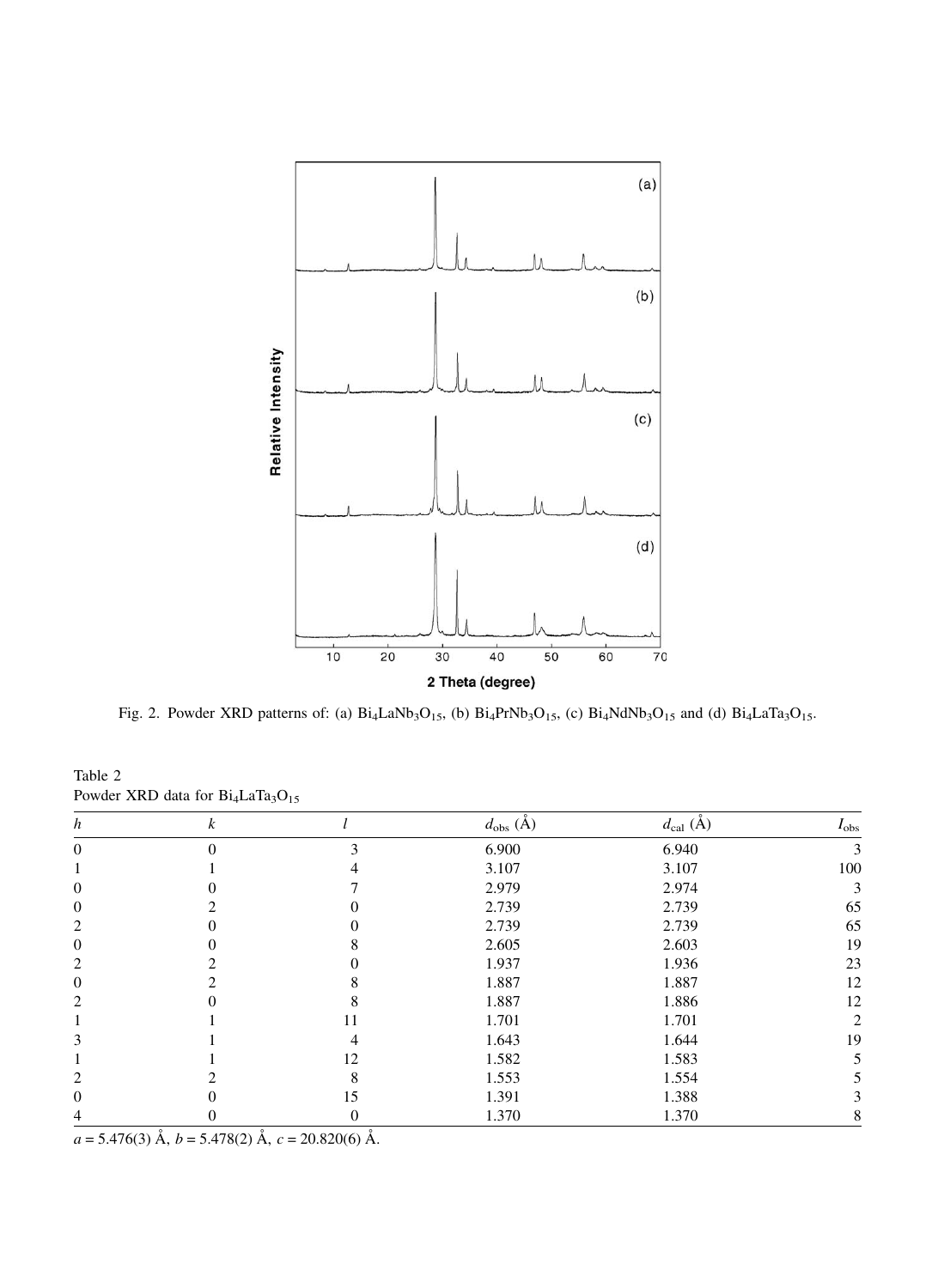

Fig. 3. Schematic representation of the structure of  $(n = 1) + (n = 2)$  ordered intergrowth Aurivillius phase, e.g. Bi<sub>4</sub>LaNb<sub>3</sub>O<sub>15</sub>.

that all the compounds adopt orthorhombic structures with the cell parameters  $a \sim 5.5 \text{ Å}$ ,  $b \sim 5.5 \text{ Å}$  and  $c \sim 20.9$  Å suggesting that the structure of B<sub>14</sub>LnM<sub>3</sub>O<sub>15</sub> most likely consists of alternating [Bi<sub>2</sub>MO<sub>6</sub>]<sup>-</sup>  $(\sim 8.4 \text{ Å}$  thick) and  $[\text{Bi}_2\text{LnM}_2\text{O}_9]^+$  ( $\sim 12.6 \text{ Å}$  thick) sheets stacked one over the other along the cdirection. Fig. 3 shows a schematic drawing of such an  $(n = 1) + (n = 2)$  ordered intergrowth phase.

Nonetheless, as indicated in the proposed general structural model for Aurivillius phases [\[21\],](#page-7-0) the existence of structural distortions would impose to consider twice the value of the  $c$  parameter (here  $c \sim 42$  Å) for such an ordered intergrowth phase. The occurrence of  $c \sim 21$  Å only can be understood by the fact that this expected doubling of the  $c$  parameter is almost exclusively due to opposite rotations of the oxygen octahedral network from one perovskite block to the other (see Fig. 3 as an illustration and Refs. [\[11,21\]](#page-7-0)). Considering that oxygen atoms did not give a strong contribution to the powder XRD data, we have performed ED investigations to check this point. As shown in [Fig. 4,](#page-5-0) the selected SAED patterns support the lattice parameters obtained from the powder XRD data and, in addition, the  $[-2,1,0]$  zone axis pattern [\(Fig. 4](#page-5-0)c) shows extra spots that correspond to the expected doubling of the c-axis ( $c \sim 42 \text{ Å}$ ) with a I-centering of the lattice. The observed conditions limiting the reflections are compatible with the space groups I2cb (SG no. 45:cab) and Imcb (SG no. 72:cab), which belong to the possible space groups predicted, respectively, for a polar [\[21\]](#page-7-0) and non-polar [\[22\]](#page-7-0) orthorhombic Aurivillius intergrowth. As a whole, the obtained SAED patterns and the corresponding image ([Fig. 4d](#page-5-0)) obtained by high-resolution electron microscopy for  $Bi_4LaNb_3O_{15}$  are consistent with a layered  $(n = 1) + (n = 2)$  intergrowth structure. However, a careful examination of the HREM image ([Fig. 4](#page-5-0)d) reveals that the contrast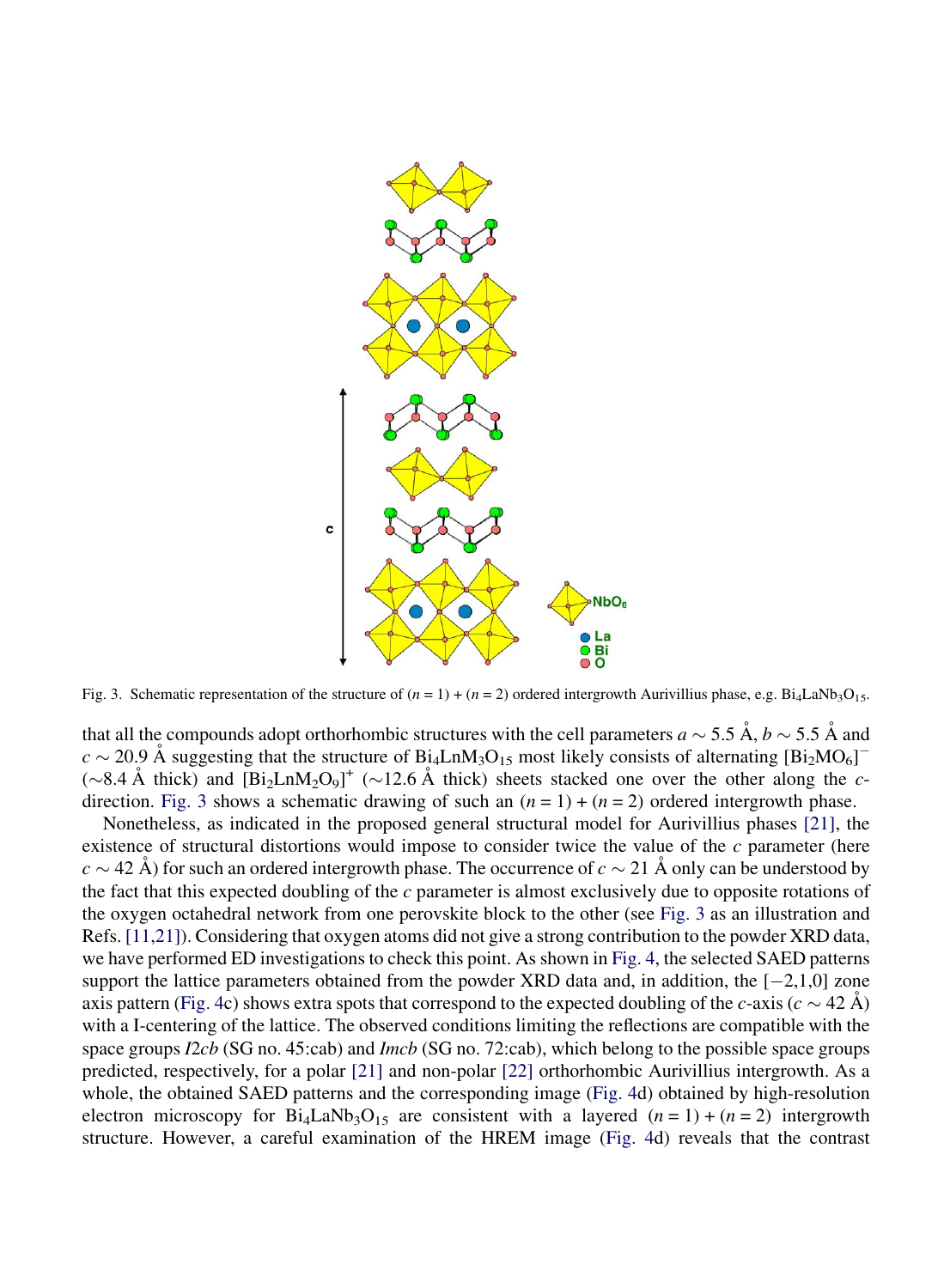<span id="page-5-0"></span>

Fig. 4. Transmission electron microscopy data for  $Bi_4LaNb_3O_{15}$ . Selected SAED patterns corresponding to the zone axis pattern: (a) [0 0 1], (b) [-1,1,0] and (c) [-2,1,0]. These patterns indicate a I-centered orthorhombic lattice with cell parameters  $a \sim 5.4$  Å,  $b \sim 5.4$  Å and  $c \sim 42$  Å. The doubling of the c parameter as compared to the value obtained by XRPD data is clearly evidenced in the  $[-2,1,0]$  ZAP in (c). In (d), a high-resolution image associated to the ED pattern presented in (b) reveals the ordered intergrowth structure.

due to  $(Bi<sub>2</sub>O<sub>2</sub>)$  slabs in  $Bi<sub>4</sub>LaNb<sub>3</sub>O<sub>15</sub>$  is not exactly the same as that observed for a typical  $(n = 1) + (n = 2)$  ordered intergrowth structure such as  $Bi_5Ti_{1.5}W_{1.5}O_{15}$  [\[11\]](#page-7-0). Instead, it looks like that every alternate  $(Bi<sub>2</sub>O<sub>2</sub>)$  slabs have joined with the perovskite slabs. This could be due to substitution of La for Bi in alternate  $(Bi<sub>2</sub>O<sub>2</sub>)$  slabs rearranging them to fluorite-like slabs. Evidence for Bi/La ordering in the  $a-b$  plane observed in the ED patterns of certain crystals lends support to the above model. A determination of the actual crystal structure of  $Bi<sub>4</sub>LaNb<sub>3</sub>O<sub>15</sub>$  would confirm the structural model.

Considering that most of the Aurivillius phases are ferroelectric materials and adopt non-centrosymmetric structures, we investigated  $Bi_4LnM_3O_{15}$  by second harmonic generation (SHG). None of these oxides, however, showed a positive SHG response toward 1064 nm laser radiation. Interestingly, the corresponding  $Bi_5Nb_3O_{15}$  did show a distinct SHG response toward 1064 nm laser radiation. These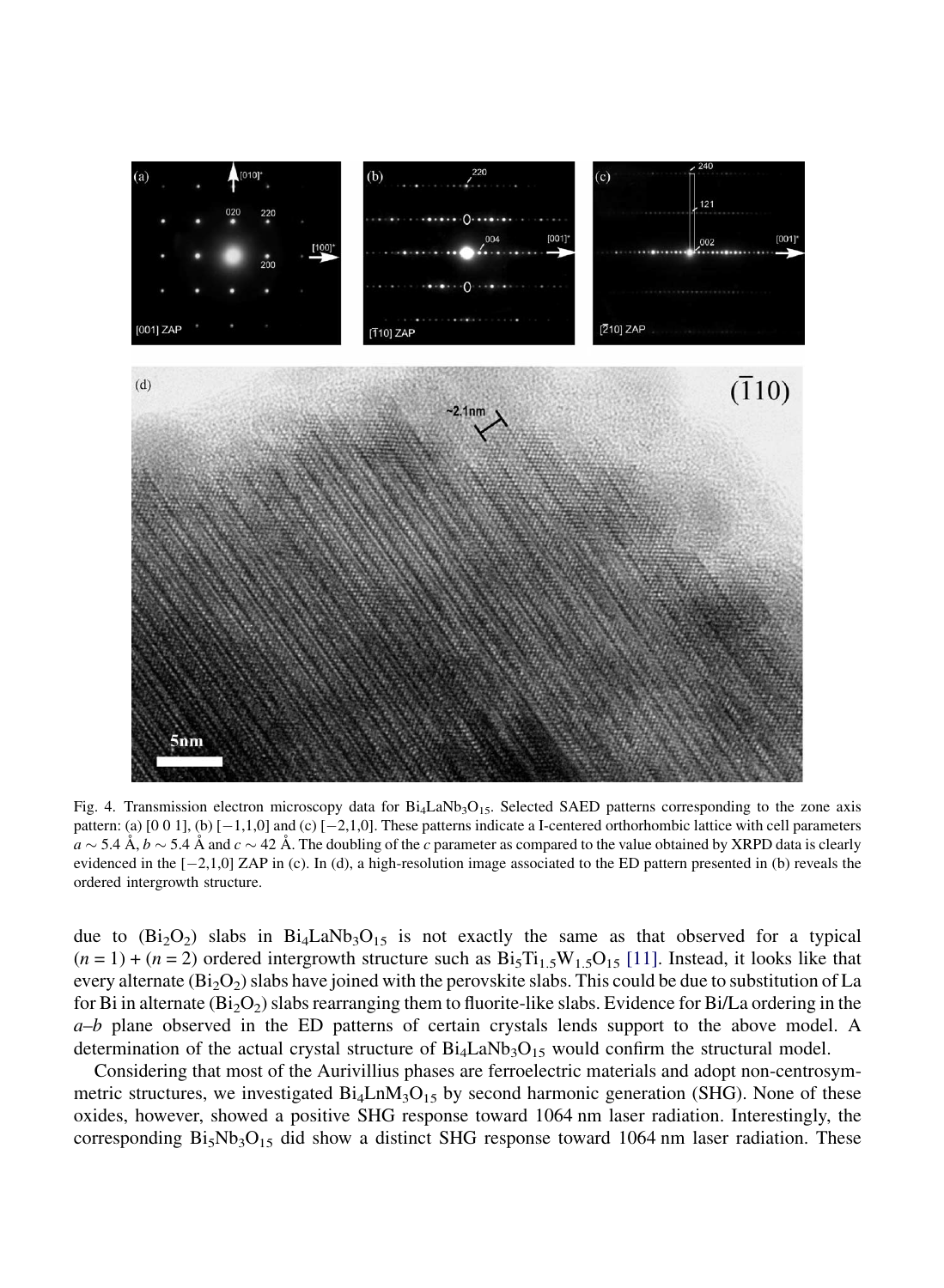results suggest that while  $Bi_5Nb_3O_{15}$  is likely to adopt a non-centrosymmetric intergrowth structure, the lanthanide-substituted derivatives  $(Bi_4LnM_3O_{15})$  are most likely centrosymmetric and thus, in the case of  $Bi<sub>4</sub>LaNb<sub>3</sub>O<sub>15</sub>$ , would indicate that the correct space group is *Imcb* (SG no.72:cab). Dielectric constant measurements by impedance spectroscopy also show that there is no ferroelectric–paraelectric transition between 30 and 900 °C in Bi<sub>4</sub>LaNb<sub>3</sub>O<sub>15</sub>. Accordingly, the substitution of La for Bi appears to destroy the non-centrosymmetric structure. Similar results have been obtained for  $Bi_4Ti_3O_{12}$  and  $Bi_2La_2Ti_3O_{12}$ [\[4,13–16\]](#page-7-0): the latter adopts a centrosymmetric structure, in contrast to  $Bi<sub>4</sub>Ti<sub>3</sub>O<sub>12</sub>$  [\[23\]](#page-7-0), a well-known ferroelectric.

We investigated the optical absorption spectrum of the representative members of  $Bi_4LnM_3O_{12}$ , considering the recent interest in Aurivillius phases as photocatalysts working under visible light [\[24\]](#page-7-0). The spectra (Fig. 5) clearly show that both  $Bi_4LaNb_3O_{15}$  and  $Bi_4LaTa_3O_{15}$  possess distinctly smaller band gaps than the parent  $Nb_2O_5$  and  $Ta_2O_5$ . Thus the estimated band gaps for  $Bi_4LaNb_3O_{15}$  and  $Bi_4LaTa_3O_{15}$  are 2.7 and 2.8 eV, respectively. The corresponding band gaps for Nb<sub>2</sub>O<sub>5</sub> and Ta<sub>2</sub>O<sub>5</sub> are 3.0 and 4.0 eV, respectively. The smaller band gaps suggest that both  $Bi_4LaNb_3O_{15}$  and  $Bi_4LaTa_3O_{15}$  would be potential visible light driven photocatalysts similar to  $PbBi_2Nb_2O_9$  [\[24\]](#page-7-0). The significant lowering of band gaps in the Bi-compounds is most likely due to a strong hybridization of Bi:6s with O:2p which would render the band gap transition to  $Bi:6s \to Nb<sup>V</sup>/Ta<sup>V</sup>:d<sup>0</sup>$  in the ionic limit, instead of the usual  $O:2p \to Nb<sup>V</sup>/Ta<sup>V</sup>:d<sup>0</sup>$  transition in  $d<sup>0</sup>$  oxides without  $Bi<sup>III</sup>/Pb<sup>II</sup>$ . Further investigations of the exact structure and optical properties of the intergrowth Aurivillius phases reported here would be fruitful.



Fig. 5. UV–vis diffuse reflectance spectra of  $Bi_4LaNb_3O_{15}$  and  $Bi_4LaTa_3O_{15}$ . For comparison, the corresponding spectra for  $Nb_2O_5$  and  $Ta_2O_5$  are also shown.